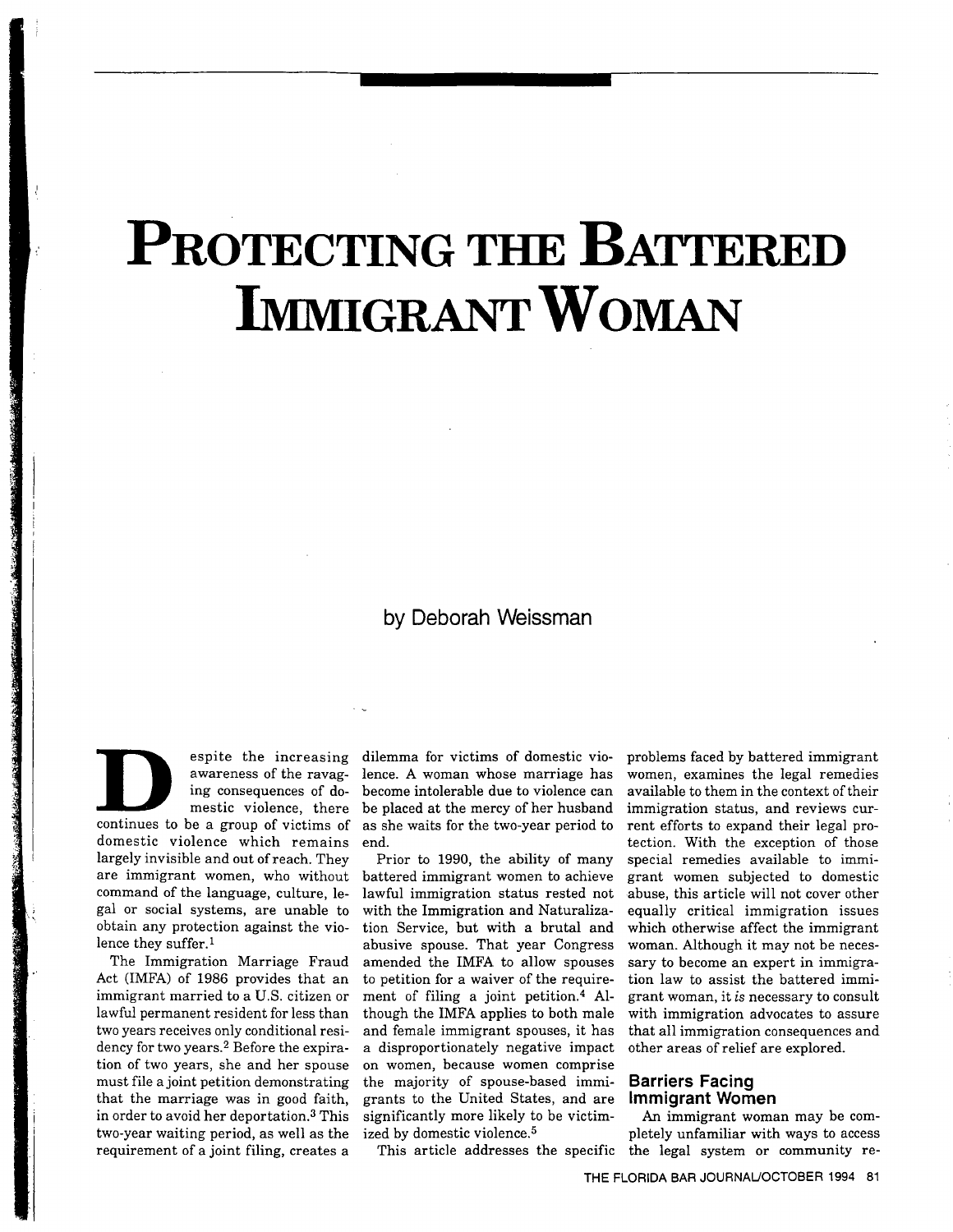sources, or to apply for any type of assistance. She may not even realize that domestic violence is against the law in this country. She may have difficulty finding a bilingual attorney, and the judicial process is even more difficult for her if she cannot speak English well. Shelters may be reluctant to help her because she is less likely to have an income and may not be eligible for public benefits. If she<br>does not speak English, she even may be considered ill-suited for shelter support services

battered immigrant woman is often afraid to call the police If she is from a country where the police are repressive, it is difficult for her to have anything but terror of the police. She may fear that if the batterer is arrested he will refuse to cooperate with the immigration process on her behalf, resulting in her deportation. Often, she will be economically dependent on her partner. She is likely to be isolated due to intimidation by her husband's threats to call INS and her own fear of deportation. Like most survivors of domestic violence, she may hide the problem because of fear, shame, and denial, or because she does not know what to do

The consequences of domestic vio lence for an immigrant woman are extremely harsh. If she tries to break loose from the pattern of abuse and domination, she may jeopardize her ability to obtain permanent residence in this country, which hinges on her ability to file a joint petition with her spouse. She faces deportation to her country of origin. For some women who have fled persecution in their home country, deportation means torture, jail, or death. For others, it means a return to a life of extreme poverty, disease, and few or no opportunities because of gender discrimination. Perhaps the worst threat is that she may have to leave her U.S.-born children Deportation is something she cannot risk If she is not aware that she may have other legal avenues to obtain lawful permanent residence, she will be reluctant to leave a dangerous and violent relationship

# Remedies Available to Immigrant Women

There are four categories for which a waiver of the joint petition requirement for permanent residency may be

obtained: 1) the marriage was entered in good faith, but the spouse died; 2) the marriage was entered in good faith but was terminated due to divorce or annulment; 3) the marriage was entered in good faith, but the beneficiary wife (or child) was the subject of battering or extreme cruelty by the husband or deportation of the wife would result in extreme hardship.6 The waiver request is filed at the same time as the joint petition would have been due within <sup>90</sup> days prior to the end of the two-year period of conditional resi dency.7 If neither joint petition nor waiver is filed before the deadline, INS may begin deportation proceedings al though late filings may be excused for showing of good cause.8

For purposes of determining a good faith marriage, INS will consider evidence showing sharing of financial as sets and liabilities, the length of time of cohabitation, birth certificates of children born of the marriage, and any other pertinent evidence such as affi davits from persons who know the couple, or documentation of other joint activities.9

To obtain a waiver on the basis of death of the spouse, documentation establishing death, as well as that the marriage was entered in good faith, is required.<sup>10</sup> To obtain a waiver based on the termination of marriage, a certified copy of final judgment of divorce is required.<sup>11</sup> A waiver can be requested if one of the parties has filed for divorce but the divorce is not final Proof must be submitted that the case is on file with the court. INS will delay adjudication until the final decree is obtained. Again, evidence must be pro-<br>duced demonstrating that the marriage was entered into in good faith.<sup>12</sup>

To obtain a waiver based upon a showing of extreme hardship, the applicant must demonstrate that the fac tors giving rise to such hardship arose after the person's entry as a conditional resident.<sup>13</sup> This is a very difficult standard to meet. Factors have included advanced or young age, separation from family members, medical conditions (but not pre-existing) that may not be treatable in the country of origin, inability to find work in the home coun try, possible persecution in the home country, and loss of one's contributions to the community in the United States

Immigration specialists who are fa miliar with the waiver provisions un

der the <sup>1990</sup> IMFA amendments may be unfamiliar with the dynamics of domestic violence. Many attorneys, whether family law or immigration specialists, may be unfamiliar with cultural and religious values of immi grant women. Such a lack of familiarity may cause these attorneys to expect battered women to use divorce proceed ings as the basis for their waiver re quest, because the evidentiary burden is much easier to meet. Counsel may become frustrated when a woman refuses to seek divorce, but instead wishes to seek a waiver on the grounds of domestic violence. In such cases, counsel must be sensitive to the myriad of religious and cultural factors which lead some women to avoid divorce However, where the husband is uncooperative and refuses to file a joint petition, and where there are no other grounds for a waiver, the client should be advised to file for divorce

# Preparing a Battered Spouse Waiver

It is important to keep in mind the nature of domestic violence and its effects on a battered immigrant woman. Like her nonimmigrant sister, she may<br>be likely to suffer from low self-esteem and depression, and may seem noncommunicative. She may have difficulty trusting others and may be reluc tant to talk about her family situation In addition, she may not be familiar with laws or customs of the legal sys tem, or the role of an attorney.

Preparing a waiver based upon domestic violence includes providing chronology of the history of abuse Evidence can include police reports photos of injuries; photos of broken household furnishings; criminal court records; medical records; statements of witnesses, shelter personnel and counselors; protective orders, and an affidavit of the battered woman.14 Such an affidavit should include how the couple first met, the nature of the relationship, a description of living arrangements, whether there are children, the first act of domestic violence, factors which make it difficult for her to leave, a description of each incident, her attempts to seek help, physical injuries, verbal abuse, threats, and her inability to get help. Counsel should also include a list of addresses where the couple resided, and any pressure exerted on her not to report the abuse